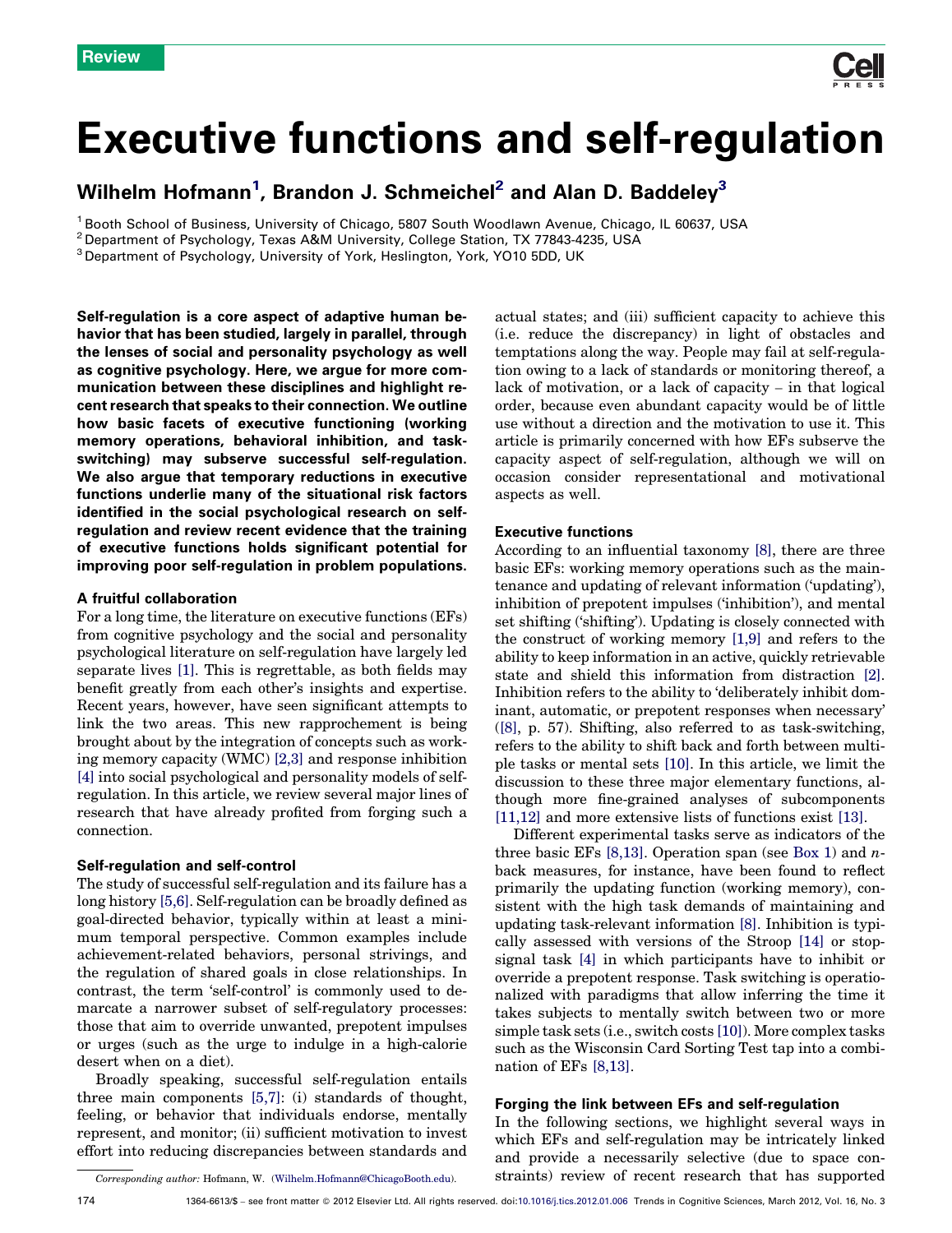# <span id="page-1-0"></span>Box 1. Measuring working memory capacity

The past few decades have seen considerable advances in the development and validation of WMC measures. One widely used method is operation span (OSPAN) performance (see [\[98\]](#page-6-0) for a review]. In OSPAN-tasks, participants have to engage in a primary processing task (e.g., memorizing presented information). At the same time, they have to engage in an interfering secondary processing task (e.g., indicating via a keypress whether a presented equation is true or false). Participants performing an OSPAN task see items such as: IS  $3 + 6 = 8$ ? (keypress) 'CHAIR'. After three to eight items are presented in a sequence, the participant is asked to recall the words in their serial order. Thus, participants have to update the information relevant to the primary task (i.e., the words) and shield this task-relevant information from interfering information imposed by the secondary task. The number of trial items correctly recalled, weighted by trial length, serves as a measure of WMC. Individual differences measured with OSPAN tasks have been shown to predict performance on a wide range of real-world cognitive abilities such as language comprehension, reading comprehension, reasoning abilities, and lecture note-taking [\[31\]](#page-4-0). Research in social and personality psychology has now observed links between OSPAN performance and success at emotion regulation, mental control, impulse control, dealing with stressful situations, and regulating personal and relationship goals (see main text).

these connections. Our review is based on four broad propositions. First, we argue that the three broad facets of EFs (updating, inhibiting, and shifting) support important mechanisms in an individual's self-regulatory goal pursuits (see Table 1 for an overview). Second, EFs such as working memory, traditionally viewed as a 'cool' cognitive concept, may be implicated in the regulation of 'hot' processes such as unwanted emotional experiences, desires, and cravings. Third, we propose that temporary reductions in EFs may be a common mechanism at the heart of several situational risk factors contributing to self-regulation failure. Fourth, because EFs are trainable, at least to some extent, such improvements may translate to better behavioral self-regulation. Recent research has taken a number of methodological approaches to demonstrate these connections (see [Table 2\)](#page-2-0). Of particular importance for the present purpose is evidence that EF measures developed in cognitive psychology contribute to self-regulatory outcomes in theoretically meaningful ways (i.e., as predictor, as process moderator, and as process mediator).

| Table 1. Connections between executive functions and self- |  |  |  |
|------------------------------------------------------------|--|--|--|
| regulatory mechanisms                                      |  |  |  |

| <b>Executive functions</b>   | <b>Self-regulatory mechanisms</b>                                                                                                                                                                                                                                                                                                                           |
|------------------------------|-------------------------------------------------------------------------------------------------------------------------------------------------------------------------------------------------------------------------------------------------------------------------------------------------------------------------------------------------------------|
| Working memory<br>operations | • Active representation of self-regulatory<br>goals and standards<br>• Top-down control of attention toward<br>goal-relevant information and away<br>from attention-grabbing stimuli<br>• Shielding of goals and standards from<br>interference<br>• Suppression of ruminative thoughts<br>• (Down-)regulation of unwanted affect,<br>desires, and cravings |
| <b>Behavioral inhibition</b> | • Active inhibition of prepotent impulses<br>and habitual, 'mindless' behaviors                                                                                                                                                                                                                                                                             |
| Task-switching               | • Flexible switching between different<br>means subserving the same<br>(self-regulatory) goal ('means-shifting')<br>• Switching between multiple goals<br>('goal-shifting/balancing')                                                                                                                                                                       |

#### Working memory operations and self-regulation

Active representation. As outlined above, successful selfregulation entails the representation of goals and goalrelevant information [\[2,15\]](#page-4-0). Working memory may directly subserve the active mental representation of an individual's self-regulatory goals (recruited from long-term memory) and the associated means by which these goals can be attained [\[15,16\]](#page-4-0). Without an active representation of such goal-related information, self-regulation is directionless and bound to fail [\[5\]](#page-4-0) unless individuals have fully habitualized, automatic self-regulatory routines at their disposal [\[17,18\].](#page-4-0)

Executive attention. Attention can be regarded as one of the main 'battlefields' of self-regulation, as stimulus-driven influences and goal-directed processing often compete for limited attentional resources [\[19\]](#page-4-0). According to the elaborated intrusion theory of desire [\[20\]](#page-4-0), for instance, tempting stimuli may automatically attract attention due to their motivational salience. To the degree that individuals fail to redirect attention away from the tempting stimulus, desire-related thoughts and emotions may receive additional elaboration in working memory and develop into 'elaborated desires' [\[20\].](#page-4-0) Elaborated desires use up WMC [\[21\]](#page-4-0) and thus may crowd out of working memory other goal representations.

Cognitive research has shown that WMC plays a primary role in how well people are able to resist the attention-grabbing power of visual distractors in various cognitive tasks [\[2,22\].](#page-4-0) Recent work has applied this idea directly to the domain of self-regulation (sexual interest, alcohol) using viewing time and eye-tracking paradigms [\[23,24\]](#page-4-0). These studies suggest that WMC supports proactive forms of self-regulation by enabling individuals to resist the attentional capture of tempting stimuli at early stages of processing.

Goal shielding. In a related vein, directing and redirecting executive attention to goal-relevant information may be the primary mechanism by which self-regulatory goals are 'shielded' from competing goals or other distractions [\[25\]](#page-4-0). According to this view, goal shielding is the consequence of sustained attention to a goal or task [\[26\]](#page-4-0) and provides an indirect or 'passive' form of inhibitory control (see [Box 2](#page-2-0)). The ensuing mental state in which individuals 'zoom in' on the goals they want to achieve may closely correspond to what has been called an implementation or action-orientation mindset in self-regulation research [\[27,28\].](#page-4-0)

One important observable consequence of effective goal shielding is that individuals should display stronger correspondence between their goal standards and their behavior when working memory resources are plentiful [\[29](#page-4-0)– [33\]](#page-4-0). Conversely, limited or low working memory should lead to a stronger correspondence between automatic or impulsive processing and behavior because individuals may follow less effortful courses of action in the absence of a well-functioning goal shielding mechanism [\[29\].](#page-4-0) Numerous studies support these predictions [\[23,34](#page-4-0)–38]. For instance, when faced with the opportunity to consume tempting sweets, low WMC individuals act more strongly in line with their automatic affective reactions toward the food, whereas high WMC individuals act more strongly in line with the goal to forego sweets [\[23\]](#page-4-0).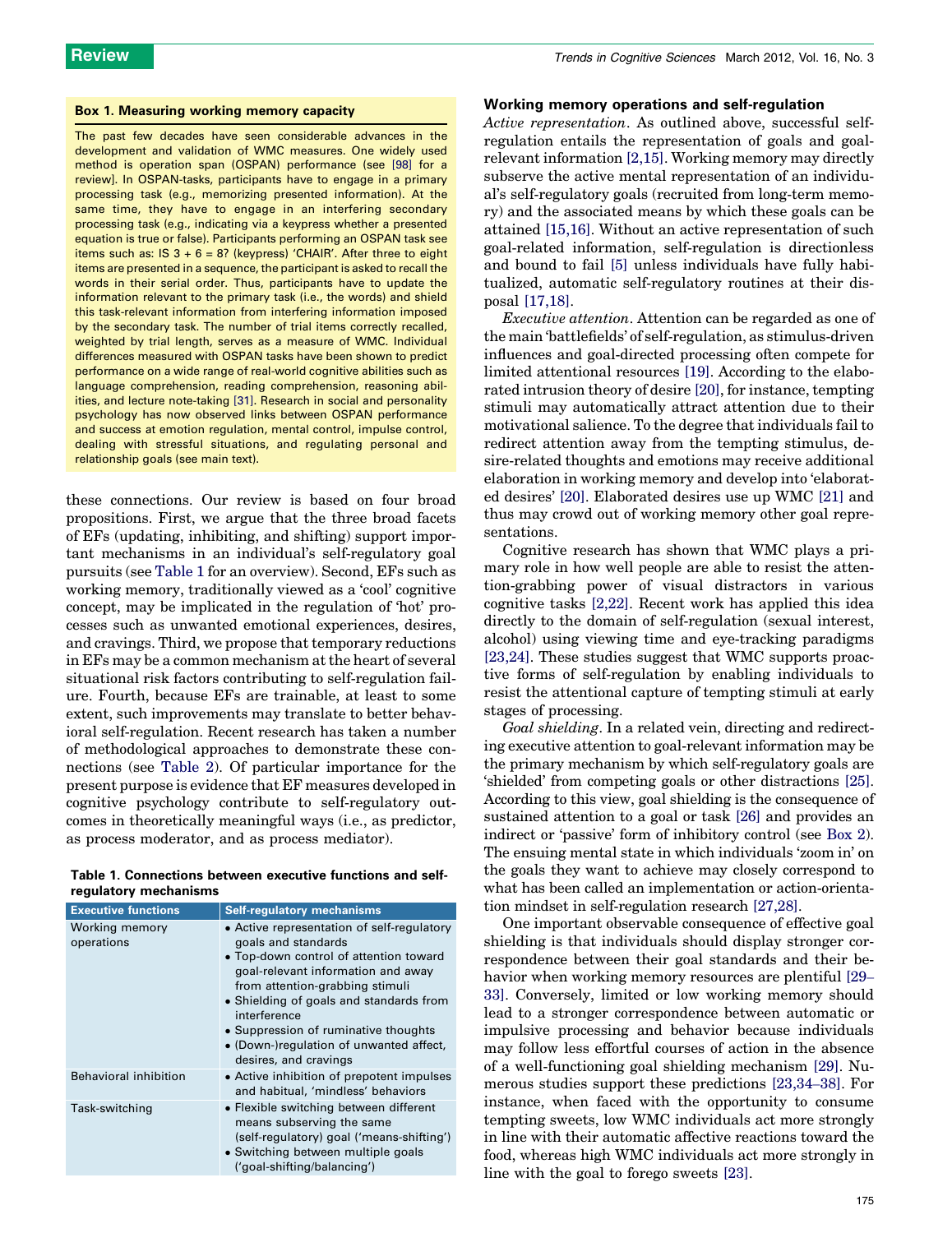# <span id="page-2-0"></span>Table 2. Different approaches to the study of executive functions and self-regulation



<sup>a</sup>EF, measure of an executive function; SR, self-regulatory activity (independent variable) or self-regulatory outcome (dependent variable); X, predictor variable, situational manipulation, or intervention. Note that EF as outcome and predictor is a special approach that has been inspired by research on self-regulatory resource depletion (see text). The EF as process moderator approach can yield insights into the extent to which the effectiveness of self-regulatory processes depends on available executive functions. The EF as process mediator approach has the potential to reveal how (temporary or long-term) changes in EF may underlie changes in self-regulatory outcomes.

Suppression of ruminative thoughts. The capacity to focus attention on goal-relevant information should also relate to people's ability to regulate their own thoughts. Accordingly, several studies have shown a negative relationship between

#### Box 2. Active vs. passive inhibition

Recent cognitive and neurocognitive research has argued for a distinction between two forms of inhibition: direct ('active') inhibition and indirect ('passive') inhibition through competition [\[99\].](#page-6-0) Active inhibition refers to the idea that certain regions in the prefrontal cortex (PFC) such as the inferior frontal gyrus are specialized for inhibitory top-down control. Such active inhibition may be implemented via selective inhibition of prepotent responses via basal ganglia networks that communicate closely with the PFC [\[100\]](#page-6-0) or via more global inhibitory PFC projections [\[99\].](#page-6-0) This type of inhibition is 'active' in the sense that the PFC targets certain goal-inconsistent responses (e.g., the impulse to grab a cookie from a shared plate when on a diet) and pushes their neural activation below a critical threshold. This type of inhibition is characterized by a 'Do not do X' frame and is presumably captured by the inhibition factor identified in latent-factor analyses of executive functioning [\[8\].](#page-4-0)

Passive inhibition, by contrast, refers to the idea that inhibition of mental contents may be the indirect consequence of activation of goal-relevant processing. Thus, sustained attention to a given goal or task set leads to a selective excitation of goal-relevant information that confers on this information an activity advantage over competing (goal-irrelevant or goal-incongruent) information. As a consequence of lateral inhibition [\[99\]](#page-6-0), these alternative representations receive lower relative levels of activation so that goal-relevant contents are effectively shielded from interference. Passive inhibition through focused attention is similar to the way a spotlight illuminates an actor onstage while keeping the remaining scene in relative darkness. It can be described as a 'Do Y' frame and is presumably captured by how working memory capacity resources can be used to implement and maintain a specific goal or task-set focus in the PFC.

One implication of the distinction between active and passive inhibition for self-regulation research is that both forms of inhibition may independently contribute to impulse control and may be differentially impacted by situational risk-factors. Consistent with the former assumption, recent work shows that performance on a working memory capacity task and on a behavioral inhibition task each explained unique variance in people's ability to prevent their automatic affective reactions from influencing their eating behavior [\[38\]](#page-5-0).

176

WMC and the extent of thought intrusions in standard thought suppression tasks [\[39,40\].](#page-5-0) This effect may be driven by a superior capacity of high WMC individuals to direct their attention to alternative mental contents thus leading to passive inhibition of the contents that need to be suppressed. In further support of the critical role of WMC in thought control, an intriguing experience sampling study showed that high WMC was related to less mind-wandering during challenging activities in daily life [\[41\]](#page-5-0).

Down-regulation of unwanted affect and cravings. Despite its reputation as a genuinely 'cold' cognitive concept, working memory may also provide a mental 'workspace' for the regulation of emotion [\[42\].](#page-5-0) In fact, recent work has shown that WMC supports multiple stages of emotion regulation [\[43\],](#page-5-0) including cognitive reappraisal and the regulation of emotional experience according to standards [44–[46\]](#page-5-0), such as the suppression of anger upon provocation [\[23\]](#page-4-0).

Recent research has thus firmly established that working memory contributes to the successful self-regulation of behavior, including eating behavior, emotional responding, and aggression. This is in addition to the abundant evidence for working memory contributions to cognitive performance and other intellectual challenges.

# Active inhibition of prepotent responses

A hallmark of successful self-regulation is the ability to actively inhibit or override behavioral responses such as (bad) habits and impulses that are incompatible with one's goals (see Box 2). Habits and impulses activate motor schemas that, unless inhibited, may be expressed in behavior once a certain threshold of activation is reached [\[30,47\]](#page-4-0). Using implicit reaction time measures [\[48\]](#page-5-0) as marker variables for individuals' impulsive predispositions, a number of studies across diverse domains has demonstrated that individuals low in behavioral inhibition are more strongly influenced by these impulsive precursors than those high in inhibition [\[38,49,50\].](#page-5-0) Even long-term weight gain over the period of one year could be predicted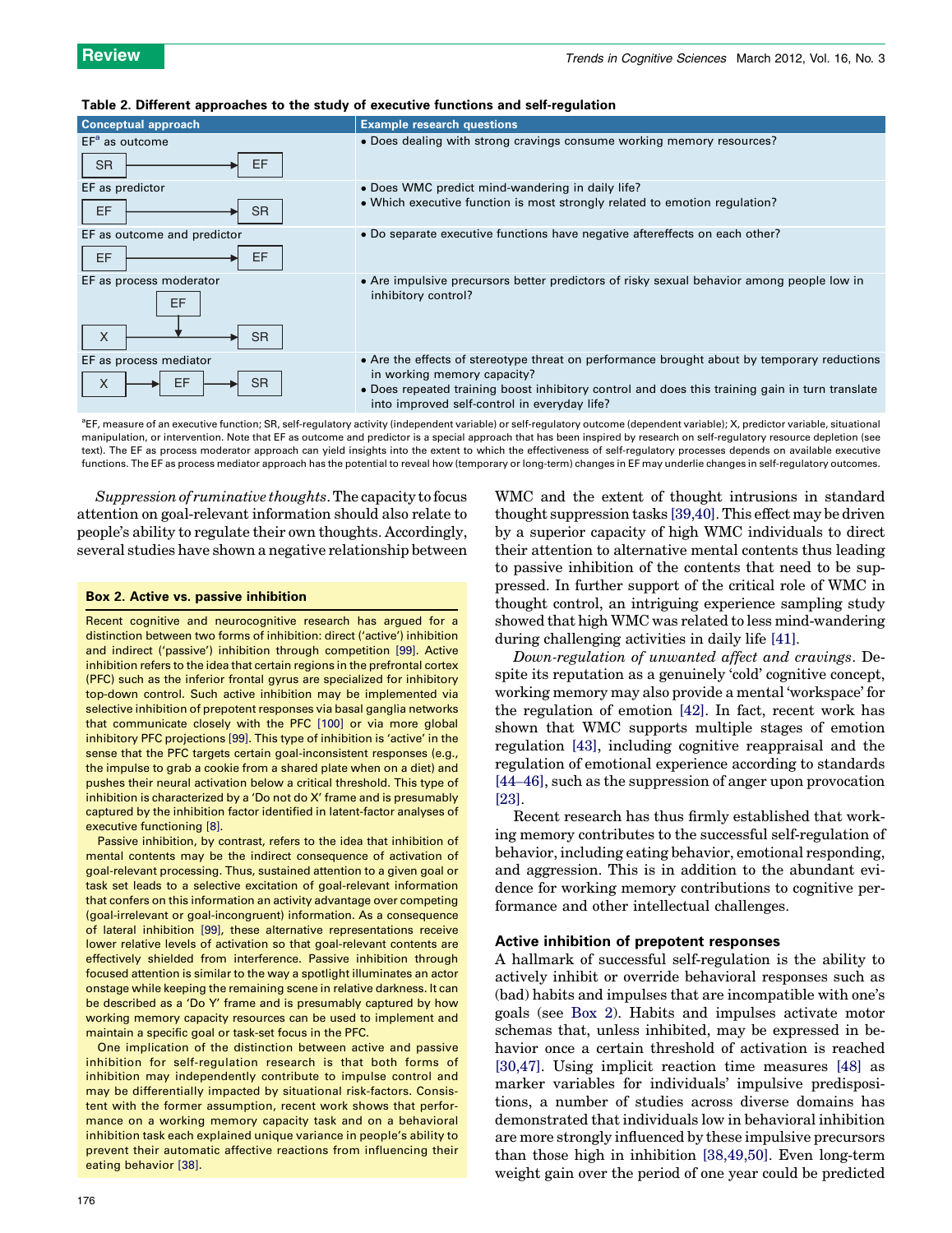in this manner from the interaction of impulsive food preferences and response inhibition measured at baseline [\[51\]](#page-5-0). Poor response inhibition has been implicated in a large number of further impulse-control problems ranging from drug (ab)use [\[52\]](#page-5-0) and inadequate social responding [\[53\]](#page-5-0) to sexual infidelity in romantic relationships [\[54\].](#page-5-0)

# Task-switching: shifting means versus shifting goals

In contrast to working memory operations and inhibition, surprisingly little work has addressed possible connections between task-switching and self-regulation. This section is intended to further stimulate possible links. Our starting point is the notion of the cognitive control 'dilemma' [\[55\]](#page-5-0), which holds that self-regulating organisms have to solve trade-offs between the rigid pursuit of a focal goal or taskset ('rigidity') and the possibility of being open to alternative courses of action ('flexibility'). Whereas working memory and inhibition mechanisms can be seen as supporting rigid self-regulatory goal pursuit (by preventing external and internal distractions), the flexibility captured by taskswitching may be related to self-regulation in two different ways.

On the one hand, high task-switching ability may facilitate goal pursuit by allowing individuals to abandon suboptimal means (e.g., obstructed, costly, or otherwise lowutility means) and pursue alternative means to reach the same goal ('means-shifting'). For instance, people exhibit reduced switch costs in shifting from a current means to an alternative means when the overarching goal rather than the current means is made motivationally salient [\[56\].](#page-5-0)

On the other hand, task-switching ability may also allow people to disengage from a self-regulatory goal and pursue tempting alternatives ('goal-shifting'). For instance, positive mood resulting from perceived goal progress may induce people to coast on that goal [\[57](#page-5-0)–59]. Often, such temporary disengagement from a self-regulatory goal may be part of a larger 'master plan' which individuals may use to optimally juggle the many different long- and shortterm motivations and goals in life. The dieters who occasionally allow themselves to indulge without remorse in a tasty desert is a good example of such adaptive balancing of self-regulatory goals and short-term gratifications [\[58\]](#page-5-0). The line between adaptive balancing and self-regulatory failure appears to be a fine one, however, as a low threshold of disengagement from a focal self-regulatory goal can easily lead to rapid, repeated, and regretful overindulgence [\[5,60\].](#page-4-0) Whether task-switching is ultimately beneficial or maladaptive for one's self-regulatory agenda in a given context is a complex issue that appears to depend on the interplay of domain-related, motivational, and socio-cultural factors. Much more research is therefore needed on the interplay between task-switching and self-regulation.

# Temporary reductions in EFs as a common mechanism underlying situational risk factors

Self-regulation can be temporally impaired by a large range of situational factors such as cognitive load [\[35,61,62\]](#page-5-0), ego depletion [\[63](#page-5-0)–65], environmental or social stressors [\[66,67\],](#page-5-0) alcohol intoxication [\[68\]](#page-5-0), stereotype threat and other high-stakes situations [\[69,70\]](#page-5-0), mortality salience [\[71,72\],](#page-5-0) and interracial interaction [\[73\]](#page-5-0). These

situational factors seem highly diverse at the surface. We argue, however, that most of the demonstrated impairments can be explained via state reductions in EFs as the underlying conceptual mechanism.

A temporary reduction in EFs can come about either as a result of the effects of concurrent task load [\[74\]](#page-5-0) or it can be the consequence of prior high intensity engagement of EFs, a mechanism pioneered in the research program on 'ego depletion' by Baumeister and colleagues [\[64\]](#page-5-0). In support of this mechanism, many of the situational risk factors mentioned above have been shown to temporarily reduce EFs [\[75](#page-5-0)–77], although studies showing that state reductions in EFs mediate situational effects on actual selfregulatory behavior are still rare [\[77,78\]](#page-5-0).

Regarding these negative aftereffects, Baumeister and colleagues convincingly argued that any act of self-control may deplete resources and negatively affect subsequent acts of self-control. Consistent with the finding that EFs share some common variance [\[8\]](#page-4-0) and substantial overlap in subserving brain regions [\[79,80\],](#page-5-0) different facets of EFs have been found to exert negative aftereffects on each other [\[81\]](#page-5-0). Recent findings, however, suggest that the magnitude of these aftereffects may be moderated by the ratio of common to specific task affordances [\[82\]](#page-5-0).

Furthermore, evidence suggests that, on a physiological level, a temporary reduction in blood glucose may underlie ego depletion aftereffects [\[83,84\].](#page-5-0) In support of this suggestion, supplying participants with fast-acting glucose drinks appears to buffer against the depletion effect [\[83,84\]](#page-5-0). A completely separate line of research has shown that consuming glucose can boost performance on WMC and inhibition tasks within relatively short time frames [85–[88\]](#page-5-0). Integrating these two lines of work would suggest, once again, that temporary reductions in EFs may constitute the most proximal psychological mediator of the observed glucose effects.

#### Boosting self-control by training EFs

In recent years, there has been significant interest in whether EFs can be improved via repeated training in clinical, risk, and healthy populations [\[89,90\].](#page-6-0) Although there is no doubt that EFs such as WMC can be improved through training [\[91\]](#page-6-0) or related interventions such as mindfulness meditation [\[92\]](#page-6-0), the extent to which these improvements generalize and show positive transfer on everyday behavior is strongly debated [\[93,94\]](#page-6-0). New findings suggest, however, that WMC training may in fact help to curb impulsive drinking in hazardous drinkers [\[95\]](#page-6-0) and that behavioral inhibition methods can help to reduce problematic eating behavior [\[96,97\].](#page-6-0) Such transfer effects are typically found to be strongest among those who are both low on these EFs and harbor strong maladaptive impulsive tendencies that need to be overcome. These findings represent some of the most exciting evidence yet for a highly consequential role of EFs in self-regulation.

# Concluding remarks

In the past few years, there has been increasing communication between cognitive and social and personality research on how people manage the pursuit of important long-term goals in the face of tempting alternatives. As we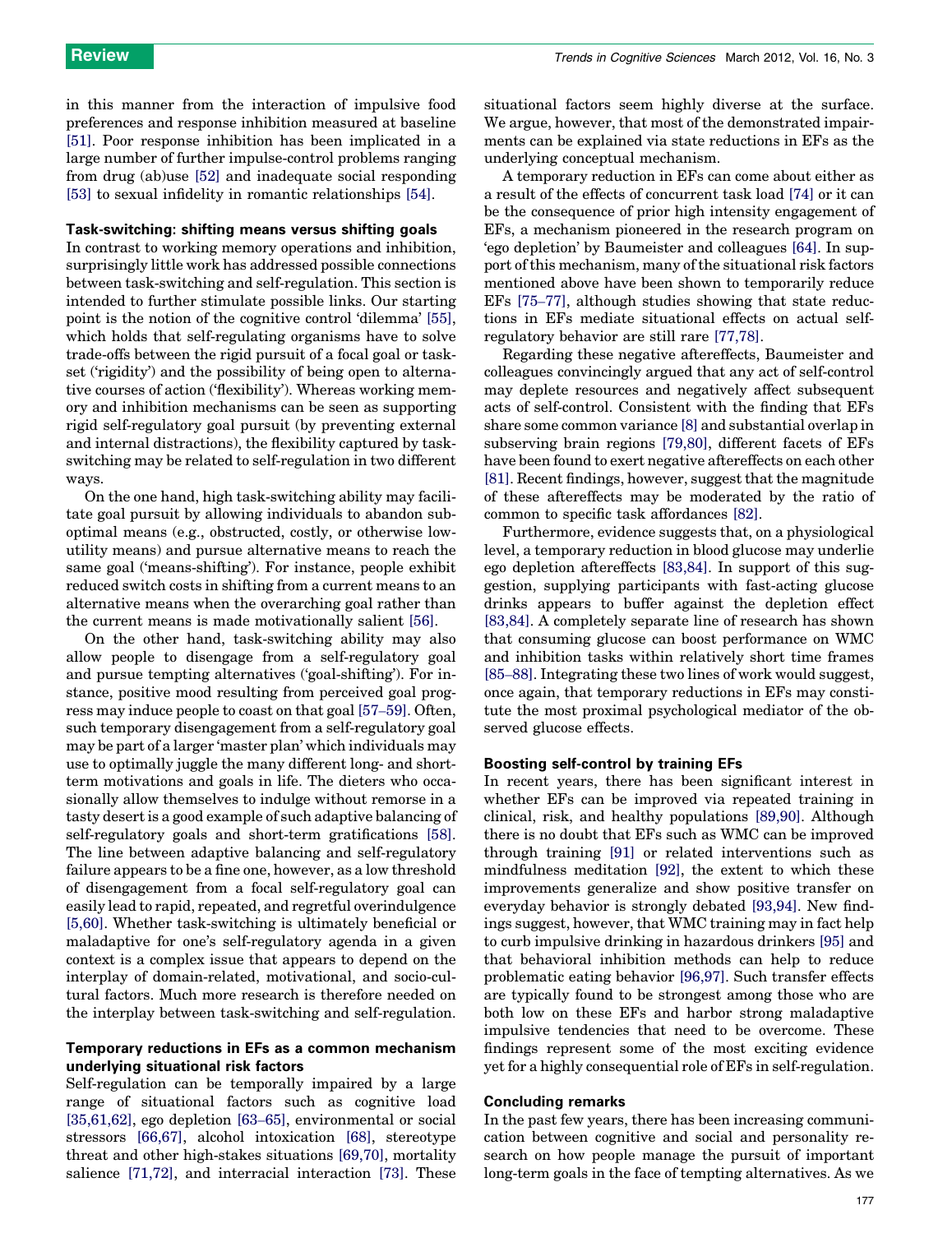# <span id="page-4-0"></span>Box 3. Questions for future research

- How exactly do the 'hot' systems of emotion and motivation interface with the 'cold' control systems of working memory? For instance, does the working memory system need some form of hedonic detector as suggested by Baddeley [1]?
- How can temporary reductions in executive functions best be prevented? Next to the role of glucose, which activities (e.g., meditation, rest, music, venting) lead to the fastest rates of recovery and which are counterproductive? Which structural or task-related features determine the extent of negative transfer effects?
- One of the most challenging and exciting routes for future research involves linking data from multiple levels of analysis, including (but not limited to) everyday behavior, (social-) cognitive, and neuropsychological measures (see [\[52\]](#page-5-0) for an excellent example on smoking behavior). In such an integrative framework, can concepts from cognitive psychology perhaps serve as the central conceptual interface that connects the other levels of analysis?
- We suggested that switching may be either beneficial or detrimental for focal goal pursuit, depending on whether switching occurs at the level of means (i.e., overcoming obstacles) or at the level of goals (i.e., pursuing alternative goals). What factors determine the threshold above which people disengage and switch to alternative goals? Can existing measures of taskswitching be modified to capture the ease with which persons switch, for instance, from pursuing long-term self-regulatory goals to pursuing short-term self-indulgent goals?
- $\bullet$  On a more practical note, how can the collaboration between cognitive psychology, social psychology and neuroscience be further optimized?

hope to have shown, social and personality research on selfregulation has benefitted enormously from the application of concepts and experimental paradigms from cognitive control research. Similarly, cognitive research may be inspired by the diverse ways in which social and personality research have approached issues such as the study of situational and dispositional risk factors, multiple goal conflicts, and affect regulation, with the research program on depletion aftereffects being an excellent example for such an exchange [\[64,81\].](#page-5-0) Several open questions remain (see Box 3) and it is our hope that this integrative review will further stimulate conversation between subdisciplines interested in self-regulation, one of the most remarkable, yet fragile, strengths of human nature.

#### Acknowledgements

We thank Rachel Fisher, Hiroki Kotabe, Maike Luhmann, and Hans Marien for valuable comments.

#### References

- 1 Baddeley, A.D. (2007) Working Memory, Thought, and Action, Oxford University Press
- 2 Kane, M.J. et al. (2001) A controlled-attention view of workingmemory capacity. J. Exp. Psychol. Gen. 130, 169–183
- 3 Engle, R.W. et al. (1999) Individual differences in working memory capacity and what they tell us about controlled attention, general fluid intelligence, and functions of the prefrontal cortex. In Models of Working Memory: Mechanisms of Active Maintenance and Executive Control (Miyake, A. and Shah, P., eds), pp. 102–134, Cambridge University Press
- 4 Logan, G.D. (1997) Impulsivity and inhibitory control. Psychol. Sci. 8, 60–64
- 5 Baumeister, R.F. and Heatherton, T.F. (1996) Self-regulation failure: an overview. Psychol. Inq. 7, 1–15
- 6 Heatherton, T.F. and Wagner, D.D. (2011) Cognitive neuroscience of self-regulation failure. Trends Cogn. Sci. 15, 132–139
- 7 Carver, C.S. and Scheier, M.F. (1981) Attention and Self-Regulation: A Control-Theory Approach to Human Behavior, Springer
- 8 Miyake, A. et al. (2000) The unity and diversity of executive functions and their contributions to complex 'frontal lobe' tasks: a latent variable analysis. CPsy 41, 49–100
- 9 Jonides, J. and Smith, E.E. (1997) The architecture of working memory. In Cognitive neuroscience (Rugg, M.D., ed.), pp. 243–276, MIT Press
- 10 Monsell, S. (2003) Task switching. Trends Cogn. Sci. 7, 134–140
- 11 Baddeley, A. (2000) The episodic buffer: a new component of working memory? Trends Cogn. Sci. 4, 417–423
- 12 Friedman, N.P. and Miyake, A. (2004) The relations among inhibition and interference control functions: a latent-variable analysis. J. Exp. Psychol. Gen. 133, 101–135
- 13 Jurado, M.B. and Rosselli, M. (2007) The elusive nature of executive functions: a review of our current understanding. Neuropsychol. Rev. 17, 213–233
- 14 Stroop, C.D. (1935) Studies of interference in serial verbal reactions. J. Exp. Psychol. 18, 643–662
- 15 Miller, E.K. and Cohen, J.D. (2001) An integrative theory of prefrontal cortex function. Annu. Rev. Neurosci. 24, 167–202
- 16 Kruglanski, A.W. et al. (2002) A theory of goal systems. In Advances in Experimental Social Psychology (Vol. 34) (Zanna, M.P., ed.), In pp. 331–378, Academic Press
- 17 Fishbach, A. and Shah, J.Y. (2006) Self-control in action: Implicit dispositions toward goals and away from temptations. J. Pers. Soc. Psychol. 90, 820–832
- 18 Gollwitzer, P.M. and Brandstätter, V. (1997) Implementation intentions and effective goal pursuit. J. Pers. Soc. Psychol. 73, 186
- 19 Knudsen, E.I. (2007) Fundamental components of attention. Annu. Rev. Neurosci. 30, 57–78
- 20 Kavanagh, D.J. et al. (2005) Imaginary relish and exquisite torture: the Elaborated Intrusion theory of desire. Psychol. Rev. 112, 446–467
- 21 Kemps, E. et al. (2008) Food cravings consume limited cognitive resources. J. Exp. Psychol. Appl. 14, 247–254
- 22 Unsworth, N. et al. (2004) Working Memory Capacity and the Antisaccade Task: Individual Differences in Voluntary Saccade Control. J. Exp. Psychol. Learn. Mem. Cogn. 30, 1302–1321
- 23 Hofmann, W. et al. (2008) Working memory capacity and selfregulatory behavior: toward an individual differences perspective on behavior determination by automatic versus controlled processes. J. Pers. Soc. Psychol. 95, 962–977
- 24 Friese, M. et al. (2010) Here's looking at you, Bud: Alcohol-related memory structures predict eye movements for social drinkers with low executive control. Soc. Psychol. Pers. Sci. 1, 143–151
- 25 Shah, J.Y. et al. (2002) Forgetting all else: On the antecedents and consequences of goal shielding. J. Pers. Soc. Psychol. 83, 1261–1280
- 26 Dreisbach, G. and Haider, H. (2009) How task representations guide attention: Further evidence for the shielding function of task sets. J. Exp. Psychol. Learn. Mem. Cogn. 35, 477–486
- 27 Gollwitzer, P.M. and Bayer, U. (1999) Deliberative versus implemental mindsets in the control of action. In Dual-Process Theories in Social Psychology (Chaiken, S. and Trope, Y., eds), p. 403, Guilford Press
- 28 Jostmann, N.B. and Koole, S.L. (2006) On the waxing and waning of working memory: action orientation moderates the impact of demanding relationship primes on working memory capacity. Pers. Soc. Psychol. B 32, 1716–1728
- 29 Hofmann, W. et al. (2009) Impulse and self-control from a dualsystems perspective. Perspect. Psychol. Sci. 4, 162–176
- 30 Strack, F. and Deutsch, R. (2004) Reflective and impulsive determinants of social behavior. Pers. Soc. Psychol. Rev. 8, 220–247
- 31 Barrett, L.F. et al. (2004) Individual differences in working memory capacity and dual-process theories of the mind. Psychol. Bull. 130, 553–573
- 32 Fazio, R.H. and Towels-Schwen, T. (1999) The MODE model of attitudebehavior processes. In *Dual-Process Theories in Social Psychology* (Chaiken, S. and Trope, Y., eds), pp. 97–116, The Guilford Press
- 33 Evans, J.S.B.T. (2008) Dual-processing accounts of reasoning, judgment, and social cognition. Annu. Rev. Psychol. 59, 255–278
- 34 Hofmann, W. et al. (2007) And deplete us not into temptation: automatic attitudes, dietary restraint, and self-regulatory resources as determinants of eating behavior. J. Exp. Soc. Psychol. 43, 497–504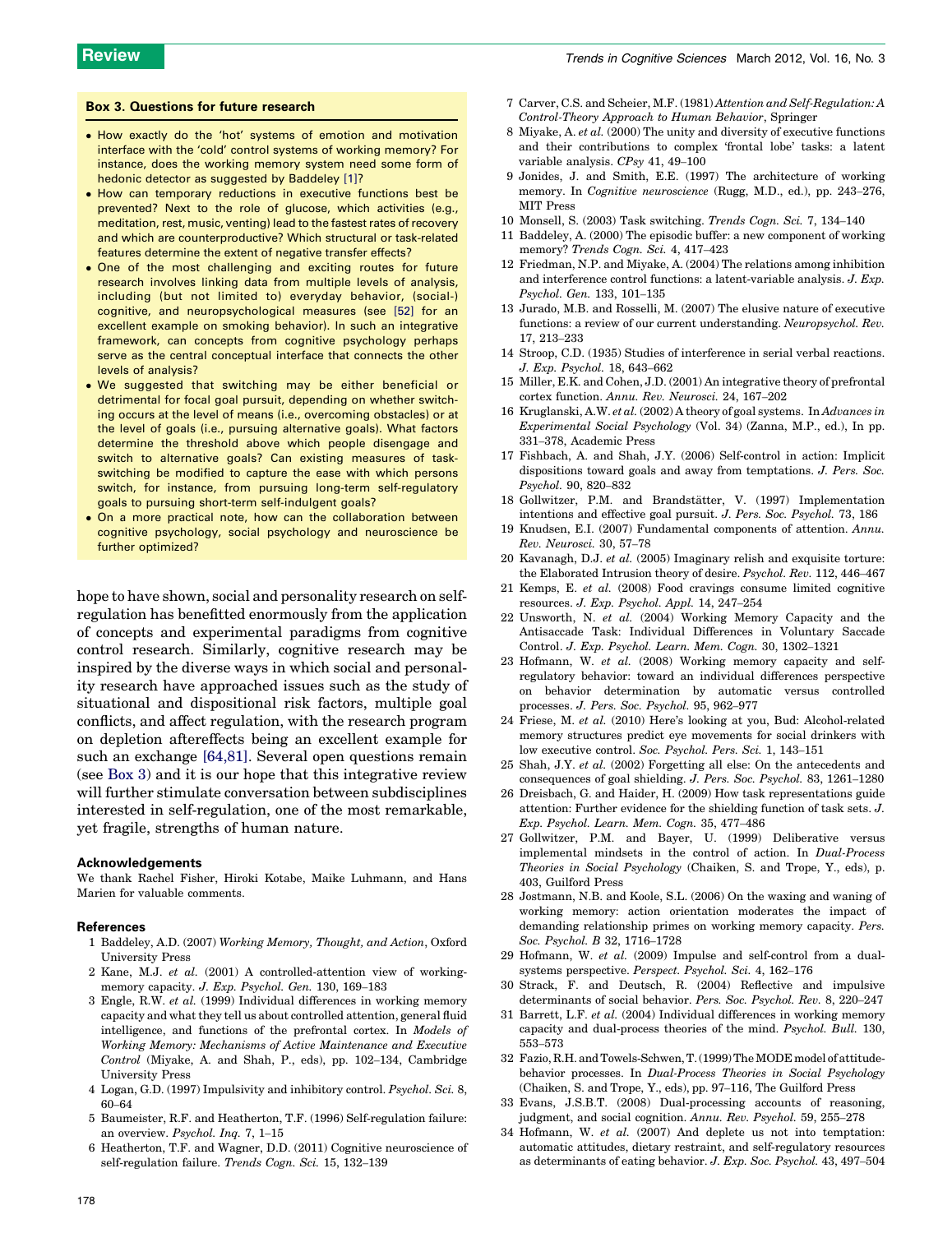- <span id="page-5-0"></span>35 Friese, M. et al. (2008) When impulses take over: moderated predictive validity of implicit and explicit attitude measures in predicting food choice and consumption behaviour. Br. J. Soc. Psychol. 47, 397–419
- 36 Thush, C. et al. (2008) Interactions between implicit and explicit cognition and working memory capacity in the prediction of alcohol use in at-risk adolescents. Drug Alcohol Depend. 94, 116–124
- 37 Grenard, J.L. et al. (2008) Working memory capacity moderates the predictive effects of drug-related associations on substance use. Psychol. Addict. Behav. 22, 426–432
- 38 Hofmann, W. et al. (2009) Three ways to resist temptation: The independent contributions of executive attention, inhibitory control, and affect regulation to the impulse control of eating behavior. J. Exp. Soc. Psychol. 45, 431–435
- 39 Brewin, C.R. and Smart, L. (2005) Working memory capacity and suppression of intrusive thoughts. J. Behav. Ther. Exp. Psychiatry 36, 61–68
- 40 Brewin, C.R. and Beaton, A. (2002) Thought suppression, intelligence, and working memory capacity. Behav. Res. Ther. 40, 923–930
- 41 Kane, M.J. et al. (2007) For whom the mind wanders, and when: An experience-sampling study of working memory and executive control in daily life. Psychol. Sci. 18, 614–621
- 42 Wranik, T. et al. (2007) Intelligent emotion regulation. In Handbook of emotion regulation (Gross, J.J., ed.), pp. 393–428, Guilford
- 43 Gross, J.J. (1998) The emerging field of emotion regulation: an integrative review. Rev. Gen. Psychol. 2, 271–299
- 44 Schmeichel, B.J. and Demaree, H.A. (2010) Working Memory Capacity and Spontaneous Emotion Regulation: High Capacity Predicts Self-Enhancement in Response to Negative Feedback. Emotion 10, 739–744
- 45 Schmeichel, B.J. et al. (2008) Working memory capacity and the selfregulation of emotional expression and experience. J. Pers. Soc. Psychol. 95, 1526–1540
- 46 Riediger, M. et al. (2011) Is seeking bad mood cognitively demanding? Contra-hedonic orientation and working-memory capacity in everyday life. Emotion 11, 656–665
- 47 Norman, D.A. and Shallice, T. (1986) Attention to action: willed and automatic control of behavior. In Consciousness and Self Regulation: Advances in Research (Davidson, R.J. et al., eds), pp. 1–18, Plenum Press
- 48 Nosek, B.A. et al. (2011) Implicit social cognition: from measures to mechanisms. Trends Cogn. Sci. 15, 152–159
- 49 Houben, K. and Wiers, R.W. (2009) Response inhibition moderates the relationship between implicit associations and drinking behavior. Alcohol. Clin. Exp. Res. 33, 1–8
- 50 Payne, B.K. (2005) Conceptualizing control in social cognition: how executive control modulates the expression of automatic stereotyping. J. Pers. Soc. Psychol. 89, 488–503
- 51 Nederkoorn, C. et al. (2010) Control yourself or just eat what you like? Weight gain over a year is predicted by an interactive effect of response inhibition and a preference for high fat foods. Health Psychol. 29, 389–393
- 52 Berkman, E.T. et al. (2011) In the trenches of real-world self-control: neural correlates of breaking the link between craving and smoking. Psychol. Sci. 22, 498–506
- 53 von Hippel, W. and Gonsalkorale, K. (2005) 'That is bloody revolting!' Inhibitory control of thoughts better left unsaid. Psychol. Sci. 16, 497–500
- 54 Pronk, T.M. et al. (2011) How can you resist?. executive control helps romantically involved individuals to stay faithful. J. Pers. Soc. Psychol. 100, 827–837
- 55 Goschke, T. (2003) Voluntary action and cognitive control from a cognitive neuroscience perspective. In Voluntary Action: Brains, Minds, and Sociality (Maasen, S. et al., eds), pp. 49–85, Oxford University Press
- 56 Marien, H. et al. (2011) Being flexible or rigid in goal-directed behavior: When positive affect implicitly motivates the pursuit of goals or means. J. Exp. Soc. Psychol. 48, 277–283
- 57 Carver, C.S. (2004) Self-regulation of action and affect. In Handbook of Self-Regulation: Research, Theory, and Applications (Baumeister, R.F. and Vohs, K.D., eds), pp. 13–39, Guilford Press
- 58 Fishbach, A. et al. (2009) The dynamics of self-regulation. Eur. Rev. Soc. Psychol. 20, 315–344
- 59 Dreisbach, G. and Goschke, T. (2004) How positive affect modulates cognitive control: reduced perseveration at the cost of increased distractibility. J. Exp. Psychol. Learn. Mem. Cogn. 30, 343–353
- 60 von Hippel, W. et al. (2009) Executive functioning and gambling: performance on the Trail Making Test is associated with gambling problems in older adult gamblers. Aging Neuropsychol. Cogn. 16, 654– 670
- 61 Ward, A. and Mann, T. (2000) Don't mind if I do: disinhibited eating under cognitive load. J. Pers. Soc. Psychol. 78, 753–763
- 62 Hofmann, W. et al. (2008) Implicit and explicit attitudes and interracial interaction: The moderating role of situationally available control resources. Group Process. Intergroup Relations 11, 69–87
- 63 Vohs, K.D. and Heatherton, T.F. (2000) Self-regulatory failure: a resource-depletion approach. Psychol. Sci. 11, 249–254
- 64 Baumeister, R.F. et al. (1998) Ego depletion: is the active self a limited resource? J. Pers. Soc. Psychol. 74, 1252–1265
- 65 Hagger, M.S. et al.  $(2010)$  Ego depletion and the strength model of selfcontrol: a meta-analysis. Psychol. Bull. 136, 495–525
- 66 Finkel, E.J. et al. (2006) High-maintenance interaction: inefficient social coordination impairs self-regulation. J. Pers. Soc. Psychol. 91, 456–475
- 67 Inzlicht, M. et al. (2006) Stigma as ego depletion: how being the target of prejudice affects self-control. Psychol. Sci. 17, 262–269
- 68 Hofmann, W. and Friese, M. (2008) Impulses got the better of me: alcohol moderates the influence of implicit attitudes toward food cues on eating behavior. J. Abnorm. Psychol. 117, 420–427
- 69 Johns, M. et al. (2008) Stereotype threat and executive resource depletion: Examining the influence of emotion regulation. J. Exp. Psychol. Gen. 137, 691–705
- 70 Beilock, S.L. and Carr, T.H. (2005) When high-powered people fail Working memory and 'choking under pressure' in math. Psychol. Sci. 16, 101–105
- 71 Gailliot, M.T. et al. (2006) Self-regulatory processes defend against the threat of death: effects of self-control depletion and trait selfcontrol on thoughts and fears of dying. J. Pers. Soc. Psychol. 91, 49–62
- 72 Friese, M. and Hofmann, W. (2008) What would you have as a last supper? Thoughts about death influence evaluation and consumption of food products. J. Exp. Soc. Psychol. 44, 1388–1394
- 73 Richeson, J.A. and Shelton, J.N. (2003) When prejudice does not pay: effects of interracial contact on executive function. Psychol. Sci. 14, 287–290
- 74 Lavie, N. et al. (2004) Load theory of selective attention and cognitive control. J. Exp. Psychol. Gen. 133, 339–354
- 75 Schoofs, D. et al. (2008) Psychosocial stress induces working memory impairments in an n-back paradigm. Psychoneuroendocrinology 33, 643–653
- 76 Richeson, J.A. et al. (2003) An fMRI investigation of the impact of interracial contact on executive function. Nat. Neurosci. 6, 1323–1328
- 77 Schmader, T. and Johns, M. (2003) Converging evidence that stereotype threat reduces working memory capacity. J. Pers. Soc. Psychol. 85, 440–452
- 78 Rydell, R.J. et al. (2009) Multiple social identities and stereotype threat: imbalance, accessibility, and working memory. J. Pers. Soc. Psychol. 96, 949–966
- 79 Collette, F. et al. (2005) Exploring the unity and diversity of the neural substrates of executive functioning. Hum. Brain Mapp. 25, 409–423
- 80 Tabibnia, G. et al. (2011) Different forms of self-control share a neurocognitive substrate. J. Neurosci. 31, 4805–4810
- 81 Schmeichel, B.J. (2007) Attention control, memory updating, and emotion regulation temporarily reduce the capacity for executive control. J. Exp. Psychol. Gen. 136, 241–255
- 82 Healey, M.K. et al. (2011) The stability of working memory: do previous tasks influence complex span? J. Exp. Psychol. Gen. 140, 573–585
- 83 Gailliot, M.T. et al. (2007) Self-control relies on glucose as a limited energy source: Willpower is more than a metaphor. J. Pers. Soc. Psychol. 92, 325–336
- 84 Masciampo, E.J. and Baumeister, R.F. (2008) Toward a physiology of dual-process reasoning and judgment: lemonade, willpower, and expensive rule-based analysis. Psychol. Sci. 19, 255–260
- 85 Martin, P.Y. and Benton, D. (1999) The influence of a glucose drink on a demanding working memory task. Physiol. Behav. 67, 69–74